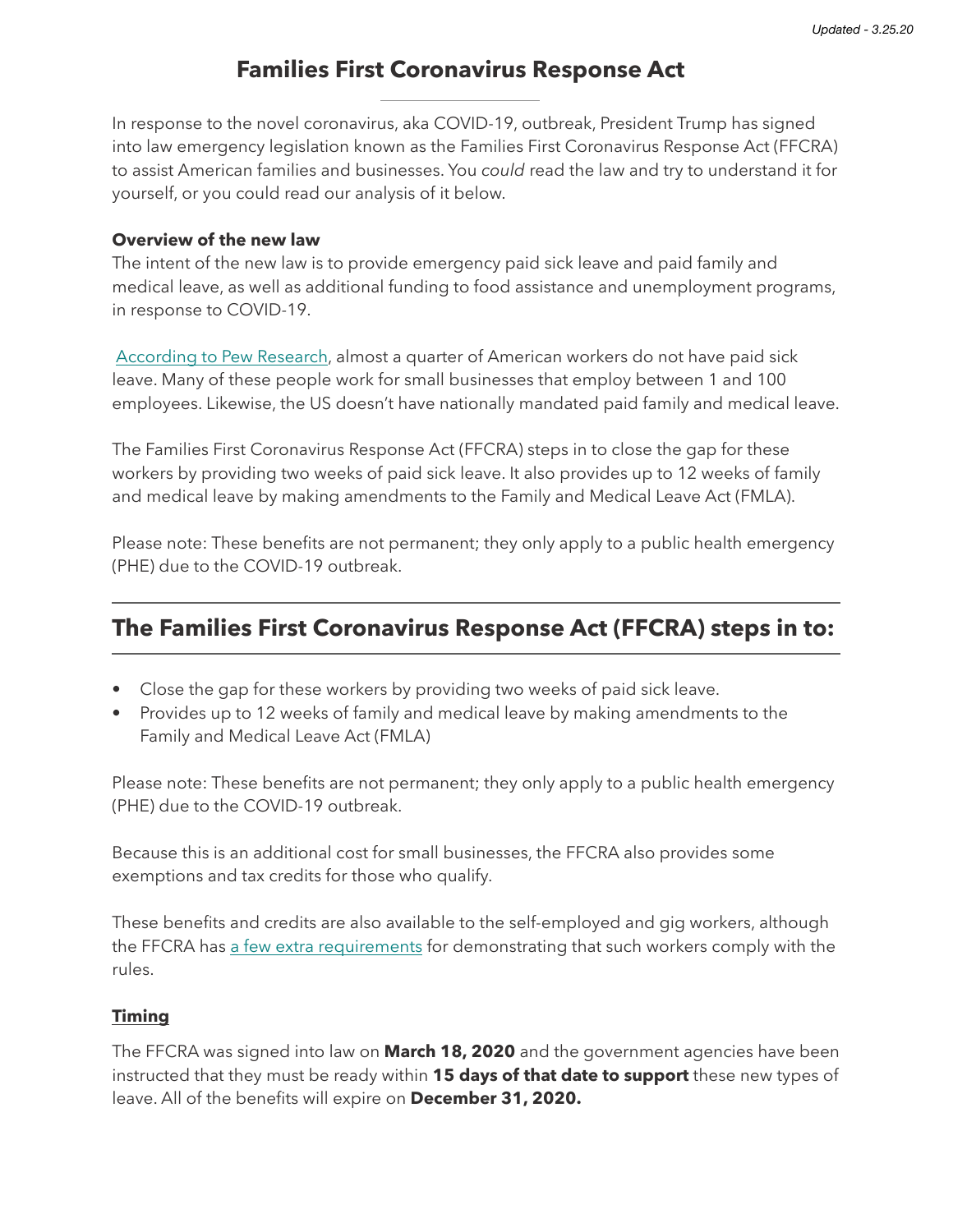# **Food Assistance For Low-Income Families**

The first part of the FFCRA relates to assistance for families who normally receive reduced or free school lunches. There is additional funding for food programs such as the

- Supplemental Nutrition Assistance Program (SNAP), the
- Special Supplemental Nutrition Program for Women, Infants, and Children (WIC)
- The Emergency Food Assistance Program (TEFAP).

### **How To Qualify**

If schools for children of these families are consecutively closed for five days or more, the families will be eligible for additional food assistance through meals at home. These benefits will likely be provided through the regular electronic benefit transfer (EBT) system currently used for these programs.

# **Emergency Paid Leave**

One of the new benefits created by the FFCRA is what's known as "emergency paid leave." If an individual is unable to work because COVID-19 has affected them in one of the ways detailed below, they may be able to take up to two weeks (10 workdays) off and still get paid.

- 1) The employee is subject to a federal, state, or local quarantine or isolation order related to COVID-19.
- 2) The employee is quarantined at the direction of a health authority or healthcare provider to prevent spread of COVID-19.
- 3) The employee is experiencing symptoms of COVID-19 and is seeking a diagnosis.
- 4) The employee is caring for another person who is subject to #1 or #2 above.
- 5) The employee is caring for a child or another person due to closure of a school or other facility due to COVID-19.
- 6) The employee is experiencing similar conditions that have been specified by the US Department of Health and Human Services (HHS).

### **Amount Paid**

**Full-time employees** are **eligible for 80 hours** and part-time folks get their **average number of hours worked in a two-week period.**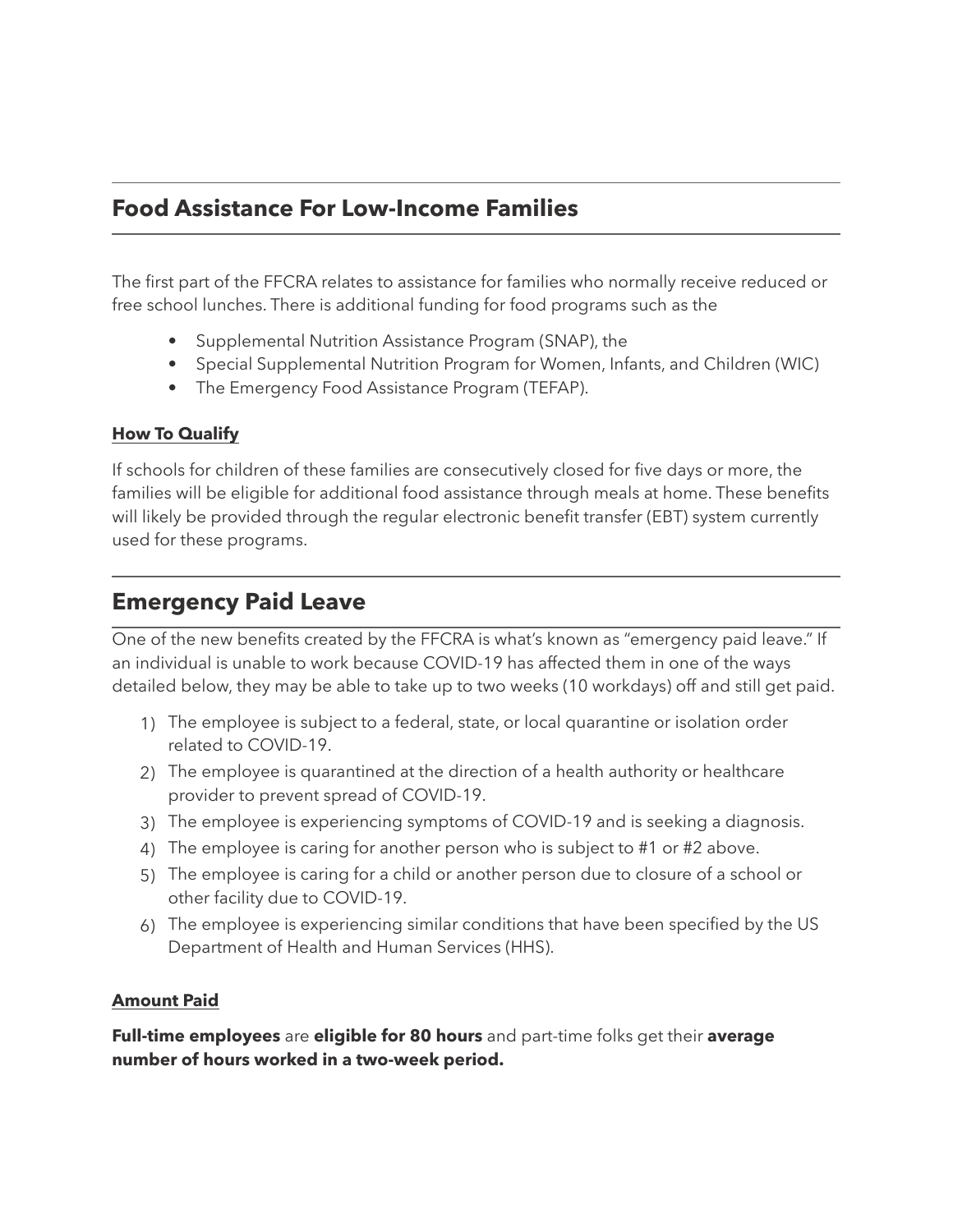## **Rate Of Pay**

The amount of the benefit depends on how the employee qualifies. For example, if an individual is subject to #1, #2, or #3 above, they will be paid the *greatest* of:

- **• Their regular rate of pay;**
- **• The Fair Labor and Standards Act (FLSA) minimum wage rate; or**
- **• The state or locality's minimum wage rate.**

The maximum benefit is \$511 per day for 80 total hours (i.e., two work-weeks), which works out to a total maximum benefit of \$5,110

If an employee qualifies because of #4, #5, or #6 above, then the amount is two-thirds of the applicable rate, with a maximum benefit of \$200 per day and a total max benefit of \$2,000.

## **Conditions Apply**

Both employers and employees are subject to some conditions under this new kind of leave.

## *For employees:*

- Emergency paid leave does not carry over from one year to the next.
- Emergency paid leave ends as soon as the employee's next scheduled shift starts after they no longer qualify for the paid time.
- Employees don't have to find anyone to cover for them if they're taking emergency paid leave.
- Employees can use emergency paid leave before their regular accrued paid sick time, if they have it.
- Emergency paid leave does not reduce other accrued leave that an employee may have already.

## *For employers:*

- Employers have to post all this information in a conspicuous place, like a break room. The US Department of Labor (DOL) will provide an example (usually a poster).
- An employer cannot fire, discipline, or discriminate against any employee for using or requesting emergency paid leave
- Employers who are subject to bargaining agreements must contribute expected amounts to a fund, and the union will distribute to its members as requested.

## **Any Exceptions**

Yep. Employers with **fewer than 50 employees** may be exempt, but only **with permission from the US Secretary of Labor**. Also, employees who are healthcare workers or emergency responders can be excluded by their employers because, you know, they'll probably be working during a PHE.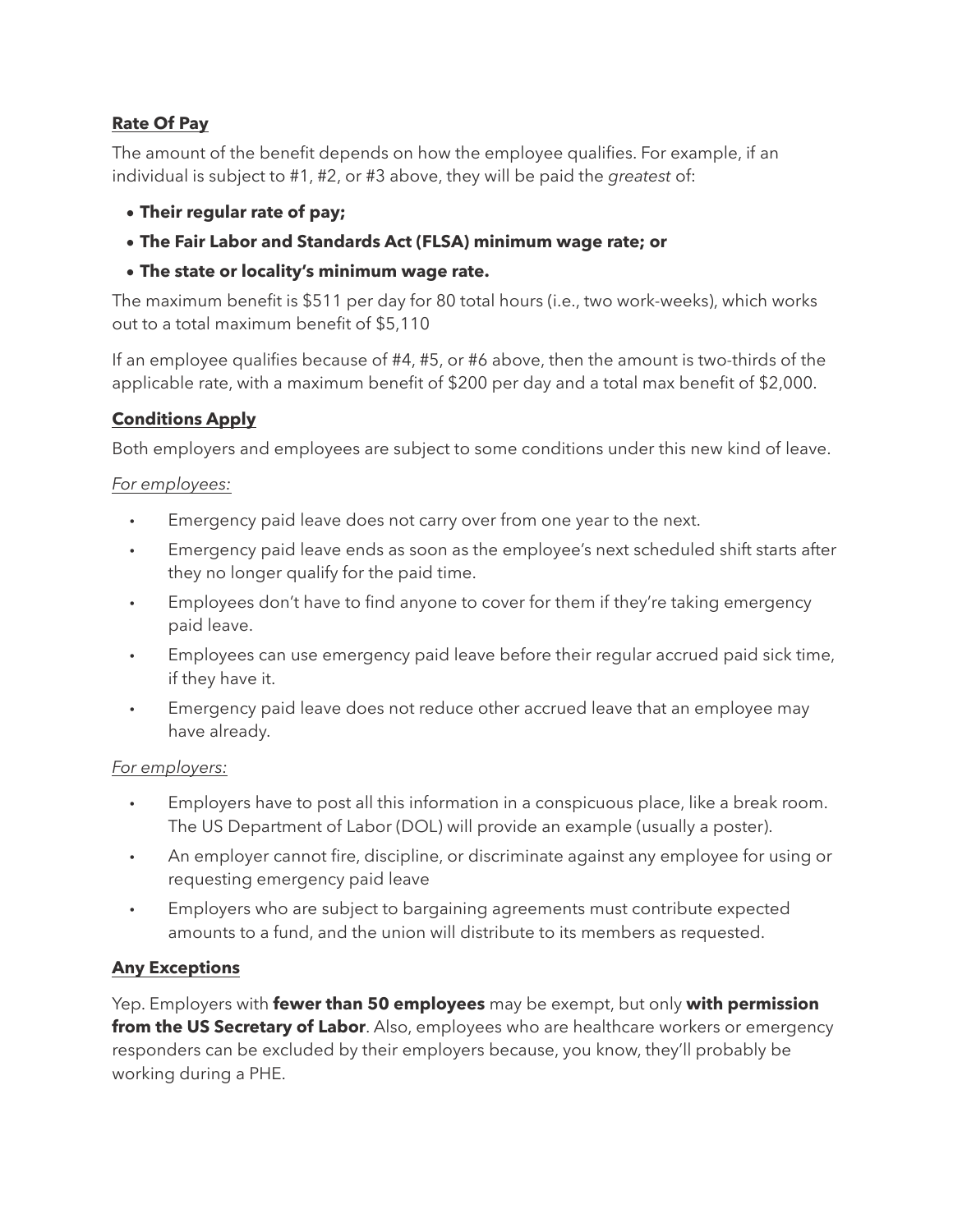# **Emergency Paid Leave Amendments to the FMLA**

The FFCRA amends the FMLA to include paid leave for public health emergencies when an employee is unable to work (or telework) due to a school or child care facility closure, or if the individual is unavailable as a result of COVID-19 precautions.

So FFRCA not only provides paid sick leave for employees who have been impacted by COVID-19, it also provides them emergency family leave, and protects them from losing their jobs.

## **Benefits of Public Health Emergency (PHE) under FMLA**

Paid family and medical leave under the FMLA will be slightly different from the emergency paid leave

- Employees are eligible for **two-thirds of their regular pay based** on the hours they'd normally work.
- Benefit cannot exceed \$200 per day or the aggregate of \$10,000 and 50 days.
- Variable-hour employees will be eligible based on the average number of hours they worked in the six months prior to the start of their leave.
- If the employee didn't work the last six months, then it will be based on the amount that was anticipated when they were hired.

## **Who Is Eligible**

Employees are eligible if they have been employed for at **least 30 days** and are unable to **work because of the need to care for a child under 18 years of age whose school or place of care has been closed, or if they are unavailable due to a COVID-19 PHE**.

Just like the emergency paid leave, employees who are healthcare providers and emergency responders are *not* eligible for this benefit.

## **Who Is Subject To These New Rules**

These FMLA amendments will apply to employers with fewer than 500 employees.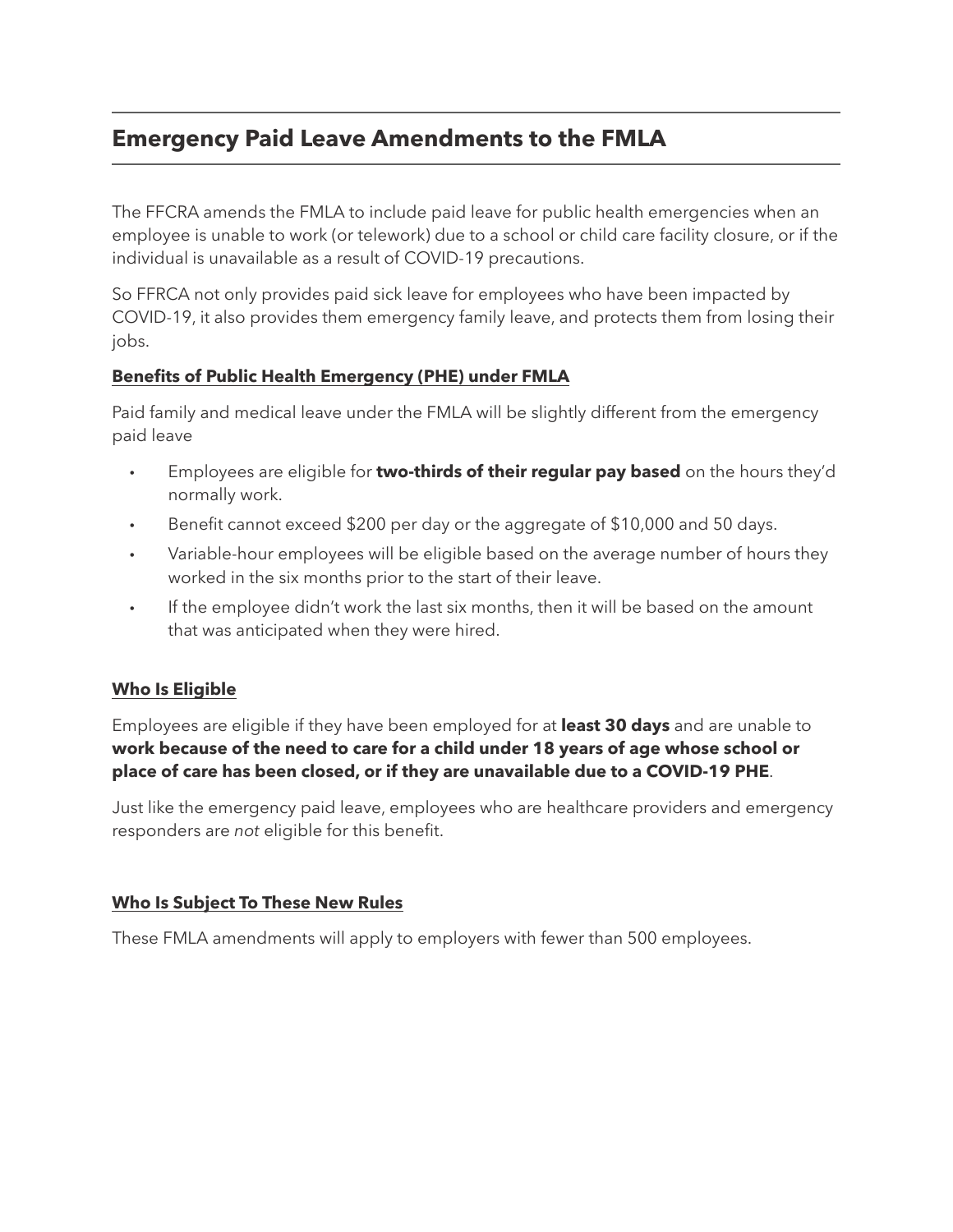## **Conditions Apply**

### *For employees:*

- An employee may elect to use *other* accrued paid sick, personal, or vacation time during the first 10 days of leave. This would allow employees to still get paid during the initial period of emergency leave under FMLA.
- An employee must provide the employer with notice as soon as is practical, and the employer may require documentation to support the need.

#### *For employers:*

- Like all leave under the FMLA, the employer **must restore the employe**e to their position after the leave has ended.
- An employer **does not have to pay** an employee for their first 10 days of leave, but must pay for every day of leave after the first 10 days have passed.
- Employers of unions must contribute to a fund that will be distributed by the union to its members based on their hours worked.

### **Exceptions**

Employers with 50 employees may be exempt from these requirements if the US Secretary of Labor determines that they will jeopardize the business's viability as a going concern.

Employers with fewer than **25 employees can** be exempt from restoring an employee to their position after their leave but *only* if they meet the following criteria:

- The position no longer exists due to economic conditions caused by the PHE
- The employer makes reasonable efforts to restore the employee to a similar position with equivalent compensation and benefits
- If the above fails, the employer makes reasonable efforts in the year following the end of the leave (or 12 weeks after the leave starts, whichever is earlier) to let the employee know when an equivalent position exists again

Consistent with the FMLA, these new amendments make it very difficult for an employer to dismiss a worker for taking this leave. And they can only do so after trying to provide recourse via another equivalent position.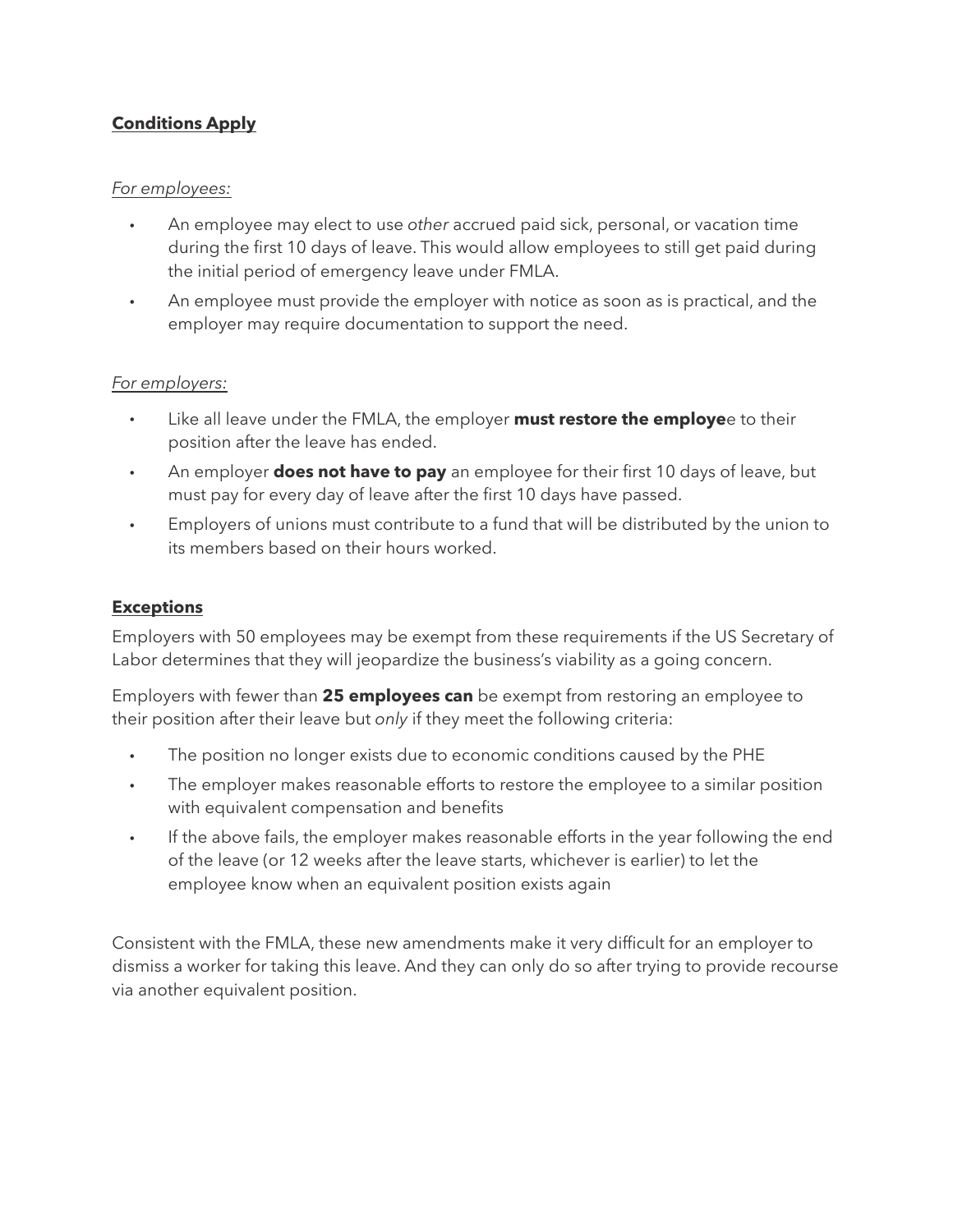# **Coverage for COVID-19 testing**

The other major piece of this legislation is coverage for COVID-19 testing. All health insurance plans are required to provide Food & Drug Administration-approved testing and any related office, urgent, emergency care, or telehealth visits related to a COVID-19 diagnosis *free of charge*.

That means no premiums, no co-pays, no deductibles, etc. Medicare, Medicaid, Children's Health Insurance Program (CHIP), Indian Health Service, and TRICARE are all required to do the same.

# **Employer Tax Credits For Providing These Benefits**

Employers, including self-employed folks, can qualify for tax credits to offset the cost of both emergency paid leave and paid leave under the FMLA. The credits are pretty similar, but we've broken both out here to keep things simple.

# **Tax Credit For FMLA PHE Leave**

Any PHE paid leave under the FMLA can be 100% covered by way of a **tax credit on an employer's share of Social Security taxes on a quarterly basis.** Remember, the amount per paid day for an employee shall not exceed \$200 with a \$10,000 maximum for the year.

The **quarterly tax credit cannot exceed the employer's share of Social Security taxe**s in that quarter, however, any excess credit can be used by the business as an overpayment against future tax.

In addition to the paid leave, health plan expenses paid by the employer while the employee is on leave can also be counted toward the 100% paid in wages to the employee.

This should be done on a pro rata, or proportional, basis for each employee and must be directly related to additional costs the employer had to take on as a result of supporting these new emergency paid leave options.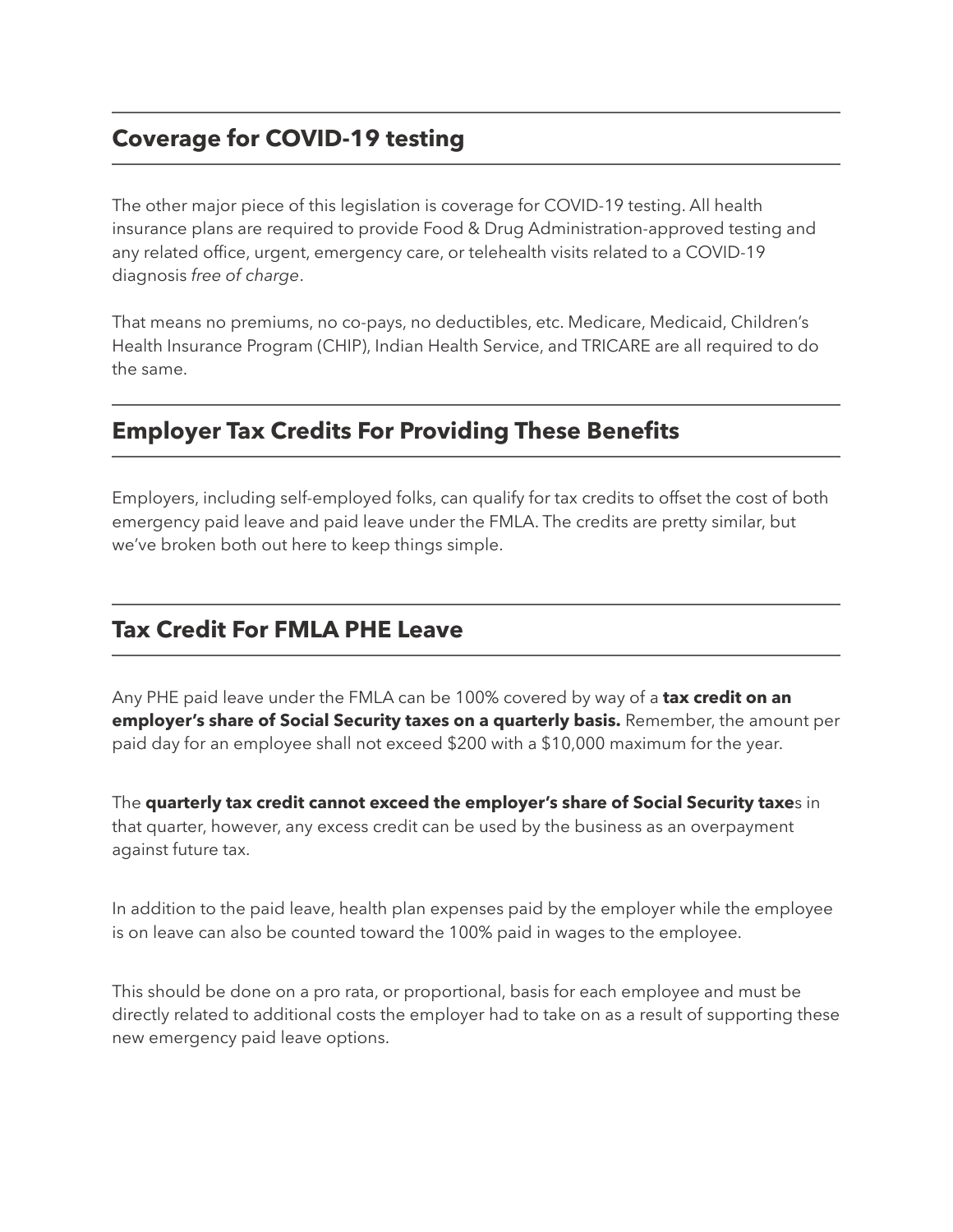### **Who's Eligible for The Tax Credit?**

All employers are eligible if they pay wages related to the new types of emergency leave mentioned above. Self-employed individuals are also eligible for a tax credit within the same limits as if they were an employee at another business. If they're unable to work due to the same factors as a qualified employee, they can get either \$200 per day or 67% of their average daily self-employment income, whichever is lower.

### **Conditions apply**

Self-employed individuals have a **maximum of 50 days** for use of the credit for FMLA PHE leave. Those who are self-employed should maintain documentation to prove their eligibility for all of this.

# **Tax Credit For Emergency Paid Leave**

Employers can have **100% of emergency paid leave covered by payroll tax credits on a quarterly basis**, but **only for a maximum of 10 days for each employee, including days in previous quarters.** 

Recall, the amount of emergency paid leave per day for an employee is limited to \$511 if the employee is qualified because of #1, #2, or #3 (i.e., self care), or \$200 per day if the employee is qualified because of #4, #5, or #6.

Just like the credit for leave under the FMLA, **this quarterly tax credit cannot exceed the employer's share of Social Security taxes in that quarter**. The excess tax credit can be used by the business as an overpayment of taxes that can be applied to tax in a future period.

The qualified health plan expenses an employer pays in order to provide and maintain the group health plan while an employee is on emergency leave can also be counted above the 100% paid in wages to the employee.

 Again, all of this should be done on a pro rata basis for each employee and must be directly related to additional costs the employer had to take on as a result of supporting these new paid leave options.